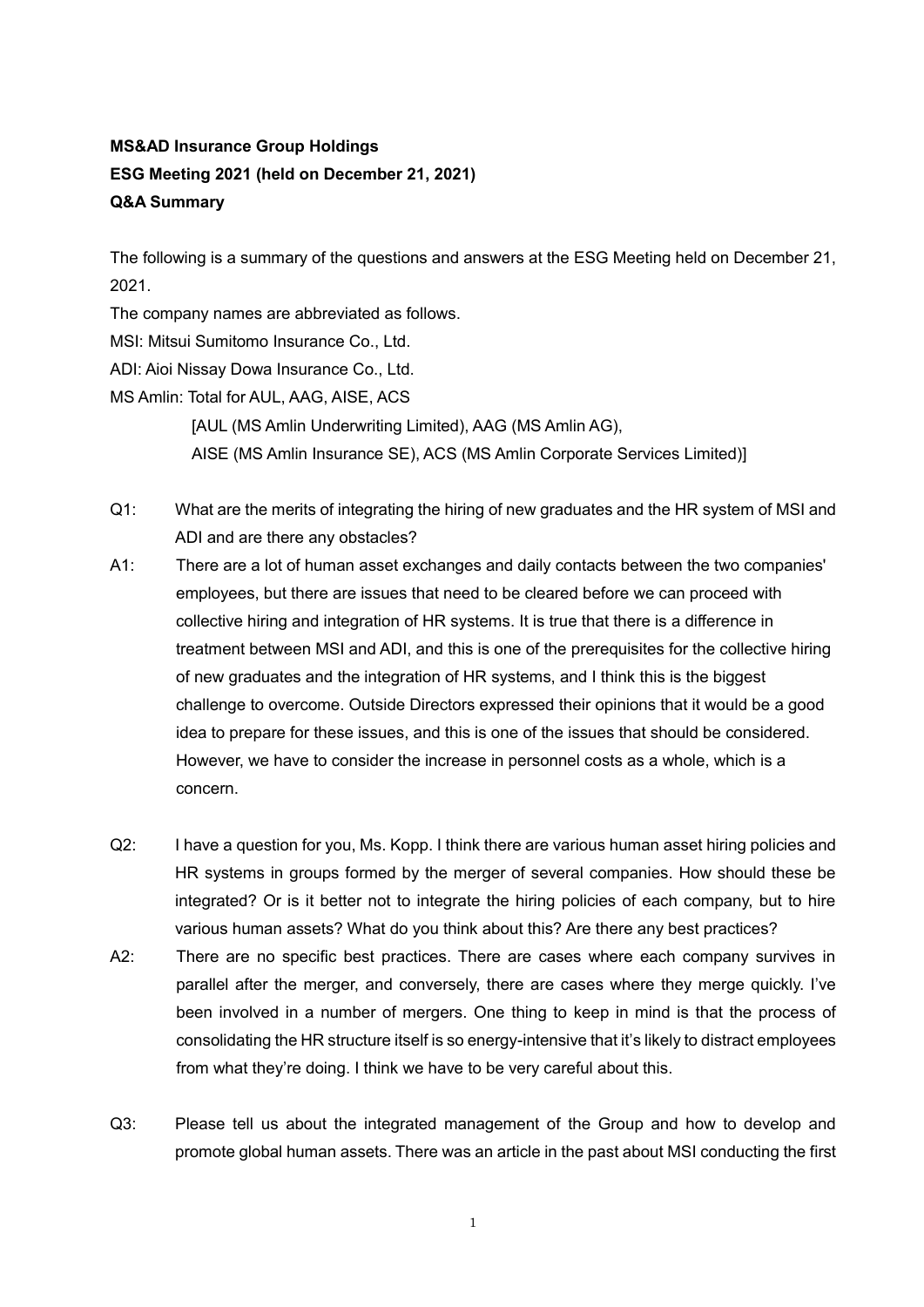training for overseas executive candidates, but since most of the participants are from overseas companies, I think this is training for executive candidates of overseas subsidiaries rather than being global. Are you considering the selection and development of candidates for the management of the entire Group?

Also, do you think the current executive system of the Group is the best at present? At other companies, there are cases in which the positions of the underwriting officer and the asset management officer positions are co-headed by people from Japan and those from overseas subsidiaires, or there are cases in which globally important management themes are discussed by the global executive committee, which includes overseas executives, and are utilized for execution. In order to promote integrated global management at your Group, is there any additional consideration in terms of HR affairs and the execution system?

## A3: (Outside Director Kopp)

Toyota is a good example of the integrated management of a global Group. For the past 20 years, Toyota has been using "succession planning" to match the skills of its overseas and Japanese employees, and to ensure that such skills and experience are required for promotion to this position. The company has established a variety of courses to ensure that human assets with the necessary skills are properly matched with posts on a global basis. In order to support these, they have implemented various educational programs and created a system that is consistent between Japan and overseas. I think such a method is certainly the best.

## (Vice President Higuchi)

As you pointed out, the overseas employee training program was designed to help overseas employees better understand the overall situation in our Group, as well as the ways, policies, and strategies of the head office, and bring them back to their companies of origin. In addition to bringing the results of the training back to the overseas subsidiary where they came from, the employees at the management level at these overseas bases also transfer to other overseas subsidiaries to improve their skills, and transfer human assets between the overseas bases of the Group.

Under the current system, we hold an executive level meeting once a quarter, which includes the heads of overseas subsidiaries. By holding regular meetings for each business area in the lower classes, we manage our business by communicating globally. We believe it is also necessary to consider placing overseas human assets in charge of insurance underwriting in the form of co-heads, as other groups have done, and having them take on the decisionmaking role of head office management. However, our Group abolished its regional holding company system two years ago and has been directly managing its overseas subsidiaries at the head office. At present, we are prioritizing the effective operation of the new system. In the future, we will consider what kind of system is better, including a review of the current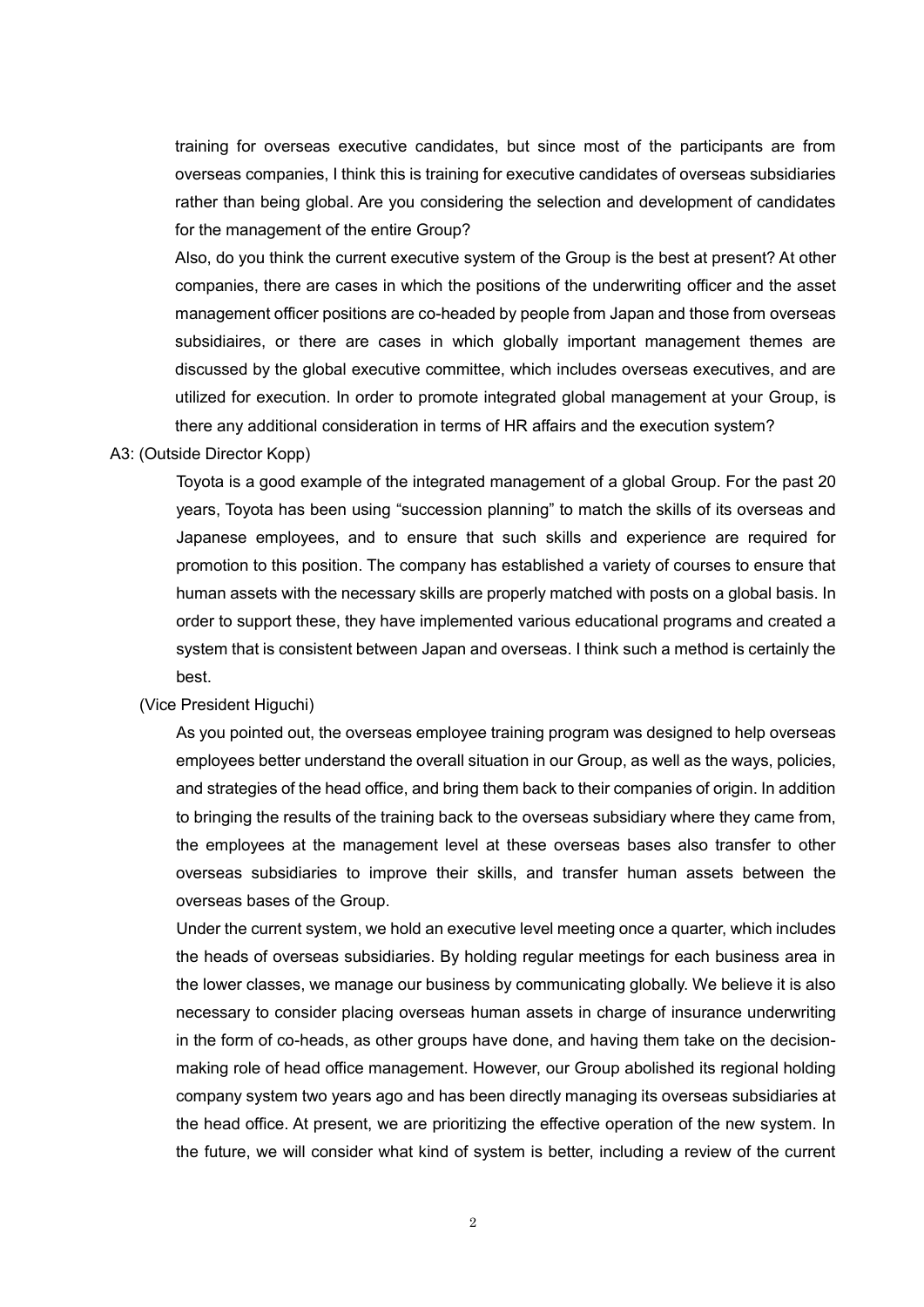situation, and intend to further improve the system.

- Q4: What are your self-assessments and strategies for engaging people and how do you see your mission, vision, and values penetration globally? From the perspective of global human assets, the number of global exchanges seems to be not very high, considering the number of employees. You say that it is important to increase the number of employees with diverse cultures and values and deepen mutual understanding among employees. Could you tell us about your efforts to increase global exchanges?
- A4: Since the establishment of our gr Group, we have been working to instill a sense of mission, vision, and values. I believe it is important to send out the top message and keep our mission, vision, and values rooted in the Group. I believe it is extremely important to confirm the mission, vision, and values at all training programs.

Overseas as well, I am aware that leaders in each country are very conscious of the mission, vision, and values, and are working to make them take root in their local subsidiaries.

In some cases, they create a value book describing our mission, vision, and values and distribute it to employees, or provide a forum for dialogue with them.

Similarly, we believe that the penetration of CSV is very important. In particular, our mission of supporting "the development of a vibrant society and a sound future for the planet" is very consistent with the concept of CSV, and we believe that it is important for all of our employees to work together to solve social issues and raise our Group's corporate value.

Our Group holds an annual sustainability contest that attracts nearly 400 entries from around the world. By repeating these efforts in their own countries, we will gradually increase our ability to attract human assets. The level of the sustainability contest is increasing year by year. I think it is very important that employees within our Group share their efforts and create a feedback loop so that they can feel that their work contributes to society and to the expansion of the Group's corporate value.

- Q5: With regard to D&I and the human asset portfolio, there are various aspects such as gender, nationality, age, and religion. What do you think is the most appropriate composition for the MS&AD Group? What kind of discussions are you having toward achieving this goal?
- A5: We believe that diversity is more important than quantitative composition. As for D&I, in addition to the visible diversity of women, foreigners, and people with disabilities, there are a variety of factors that are invisible to the eye, such as the way of thinking, the experience of living or growing up overseas, and differences in personality. For example, even two Japanese men of the same age, 40, have different ways of thinking, which is one of the types of diversity. I think it is important to create a place where employees with diverse personalities can work together comfortably, not only on the surface but also on the inside.

3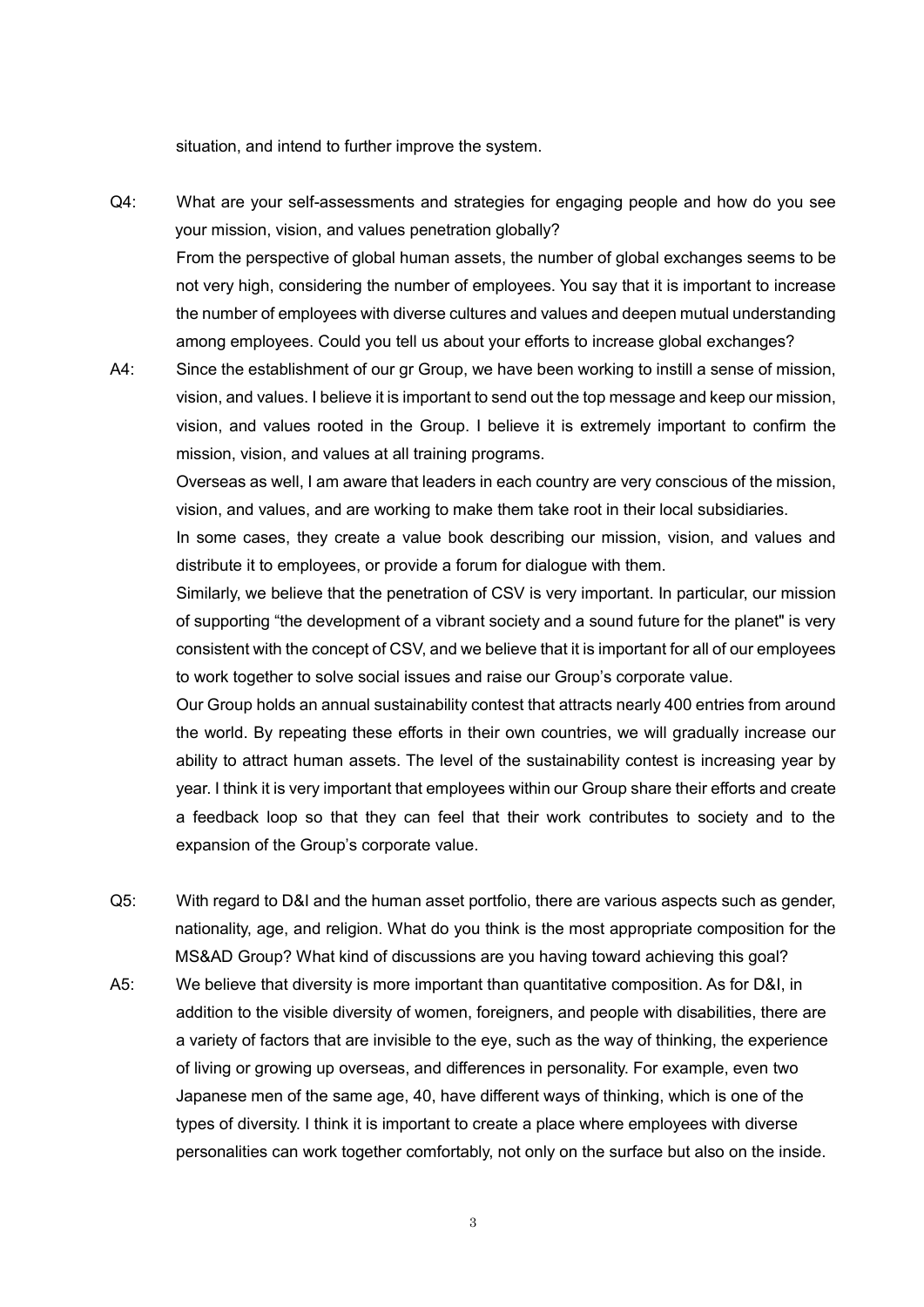Psychological safety is important in that sense, and we believe it is important to create an environment in which all employees can freely express their opinions.

- Q6: I seems that the top management of MS Amlin is often replaced. I would like to think that the day will come when a non-Japanese manager who has been with MS&AD for a long time and contributes to the expansion of overseas business will attend the briefing session we attend as a speaker and explain the reason for the improved performance.
- A6: At MS Amlin, we were able to welcome Johan Slabbert, a very talented human asset, as the head of the Lloyd's syndicate business. We also have a Chief Underwriting Officer from Swiss Re, who is recognized as a person with a wealth of experience and knowledge within the Lloyd's syndicates. I hope that they will be active in MS Amlin for a long period of time and have a track record of expanding MS Amlin's corporate value. Alan Wilson, who has attended several briefings as a speaker, has long been a leader in our Group's Asian business, particularly in the ASEAN region. He also serves as an executive officer of MSI. We will also work to ensure that the MS Amlin side can produce human assets that can contribute to the international business expansion.
- Q7: From the beginning of the acquisition, investors were concerned that MS Amlin was taking too much risk from natural catastrophes, but I think there was a lack of communication with overseas office on this point. You said that you are now working on the development of global human assets, but it takes time to develop them, so why don't you consider hiring bilingual Japanese people from outside who can communicate well overseas? Please tell us how your Group's efforts can be utilized in practical business.
- A7: Regarding the management of natural catastrophe risk at MS Amlin, we exchanged opinions with members of the company's board of directors and the chairman of the board of directors when making business investment decisions. We were told that MS Amlin is a syndicate that takes on a large amount of natural catastrophe risk, and that a large loss may occur due to a natural catastrophe once every few years. Our company management made a decision to include MS Amlin as a member of the Group, knowing the risk and being prepared to take the risk. I understand that, considering the actual occurrence of natural catastrophe risks after that, we were judged as having taken too much risk, and I believe that this is one of the matters to reflect on. We have been working to reduce the risk of natural catastrophes through communication with MS Amlin since a major loss occurred in 2017. In addition, we are currently working to reduce the exposure by approximately 20% from next year. The employees dispatched from Japan have excellent communication skills, and we do not believe that communication with local employees is insufficient and that we cannot proceed as we wish.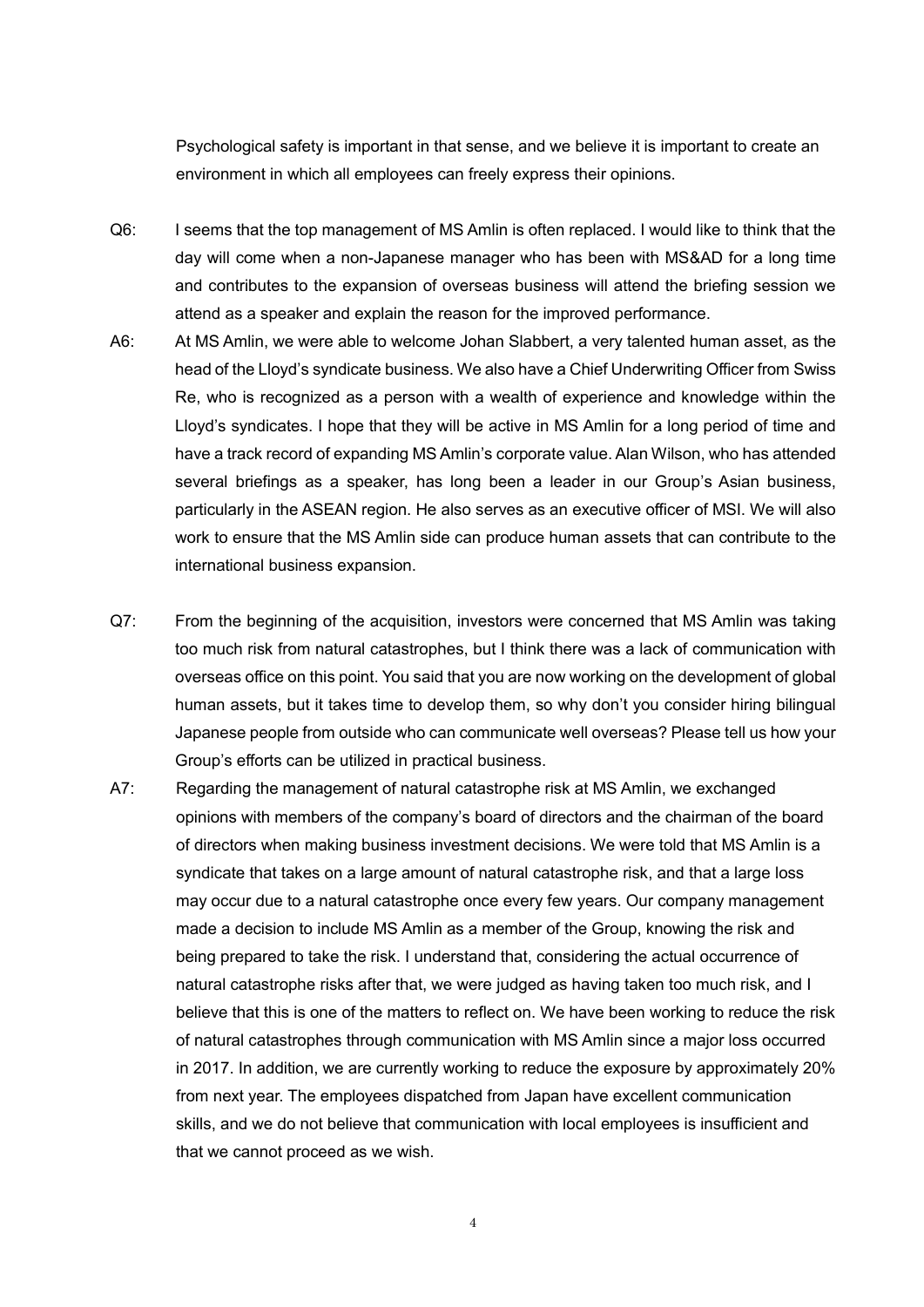Q8: In your Group, digital professionals are not data scientists, designers or engineers, but people who can speak a common language and lead application and system development. Is this understanding corrrect? You mentioned that in Japan, hundreds of employees have been trained in cooperation with external organizations. Is the amount of human assets sufficient? Also, overseas employees account for more than 20% of the Group's employees. Could you tell us about your efforts to

strengthen the expertise of digital human assets overseas?

A8: As an insurance company group, we have a lot of data, so we would like to use it to refine our existing insurance business, as well as new businesses and new markets. To do this, we think data scientists are the key. Including external hires, there are currently  $50 \sim 60$ data scientists working at Group companies in Japan. As is often said, the skills of a data scientist alone will never lead to a business. Data science, engineering and business capabilities combine in a triangle to create a DX business. Data scientists have data science skills among the three skills, but those hired from outside the company do not have a deep understanding of the insurance business. In order to create new things, it is important to secure human assets with the level of skills to understand the insurance business and have conversations with data scientists. As I explained today, there are approximately 600 human assets in Japan who have acquired these skills in collaboration with various universities. These human assets are at the core of refining existing businesses and creating new ones. Employees throughout the rest of the Group can feel that they can do something digitally when they hear the needs of customers. These skills need to be acquired by people who are not specialists, so we would like to improve those skills as well.

The situation is similar globally, and each overseas subsidiary employs and fosters digital human assets. Our Group has a CVC in the Silicon Valley, and they have a "Garage program," where digital talents from overseas subsidiaries are going to the Valley and looking for startups that can solve the pain points they have. In that sense, we believe that we have been able to acquire professional human assets on a global scale, centering on major overseas subsidiaries.

- Q9: With respect to human rights, have you developed any criteria for joint ventures, insurance underwriting or investment for countries with inhumane armed forces, such as Myanmar, or regions and companies with humanitatian issues? Is there any specific movement in the industry?
- A9: I believe that policies for insurance underwriting and investment that take human rights into

5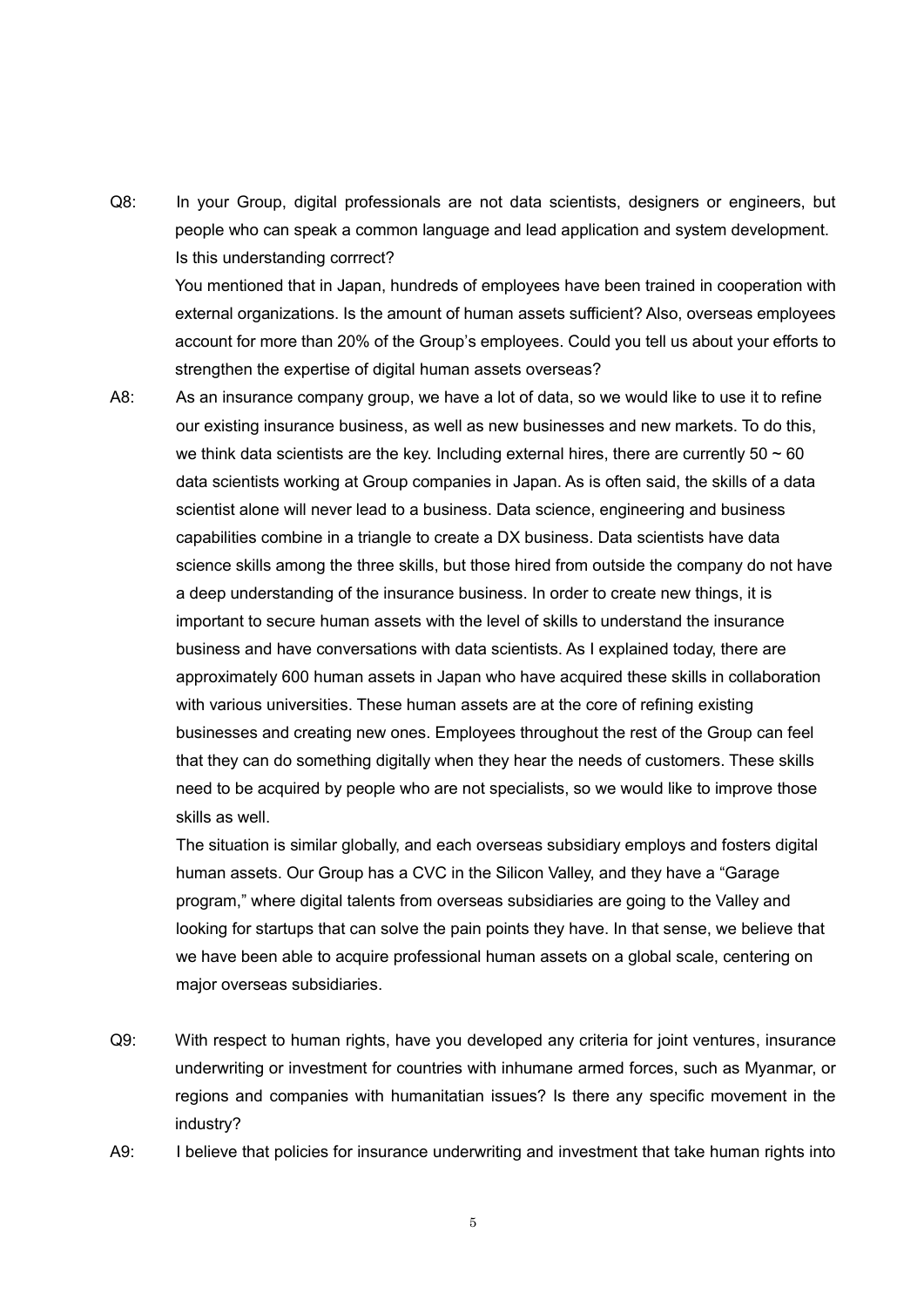account are a category of consideration. Our Group has announced a policy of suspending insurance underwriting and investment for cluster munitions manufacturing companies, but I think it is necessary to consider refraining from underwriting insurance and investing in companies that manufacture weapons of mass destruction and other categories. On the other hand, when it comes to the country level, we do not provide insurance cover to the country level, nor do we invest in or finance it, so it is a little difficult to do something on a national basis.

Q10: Regarding wellbeing in health management, academic papers say that there is a certain degree of correlation between mental happiness, business performance, and productivity. How do you think and verify the correlation between this wellbeing and the expansion of your Group Adjusted Profit?

In the future, I would like you to try it as it would be easy to understand if you could share with us what kind of cycle the verification process is going through, including the quantitative one of your health management.

A10: We believe that our work helps to solve social issues and is beneficial to the world, which gives our employees a sense of fulfillment and achievement and enables them to work actively. By maintaining and improving this spirit and working proactively to solve the next social issue, we believe that this will positively affect the expansion of our corporate value and, in turn, the profit.

We would also like to consider quantitative verification and disclosure.

- Q11: Looking at the "Health & Productivity" stock selection of the Tokyo Stock Exchange, I think your company was one of the leaders a few years ago, but recently it is not included in the list. What do you think about that?
- A11: Health management is becoming of the most important issues for the companies listed on the Tokyo Stock Exchange. Our Group is also actively promoting various initiatives, such as providing insurance and services to support health management. However, there is a possibility that our Group's initiatives are becoming less outstanding as more and more companies are making positive and excellent efforts.
- Q12: What are your quantitative KPIs for the TNFD<sup>\*1</sup>? TNFD seems to be a theme with a potential comparable to the TCFD<sup>\*2</sup>. What is your view on its future expansion?

\* <sup>1</sup> TNFD: Taskforce on Nature-related Financial Disclosures

\* <sup>2</sup> TCFD: Taskforce on Climate-related Financial Disclosures

A12: The difficulty with the TNFD, as you pointed out, is setting up quantitative KPIs. The TCFD provides common indicators such as reductions in greenhouse gas emissions, and easy-to